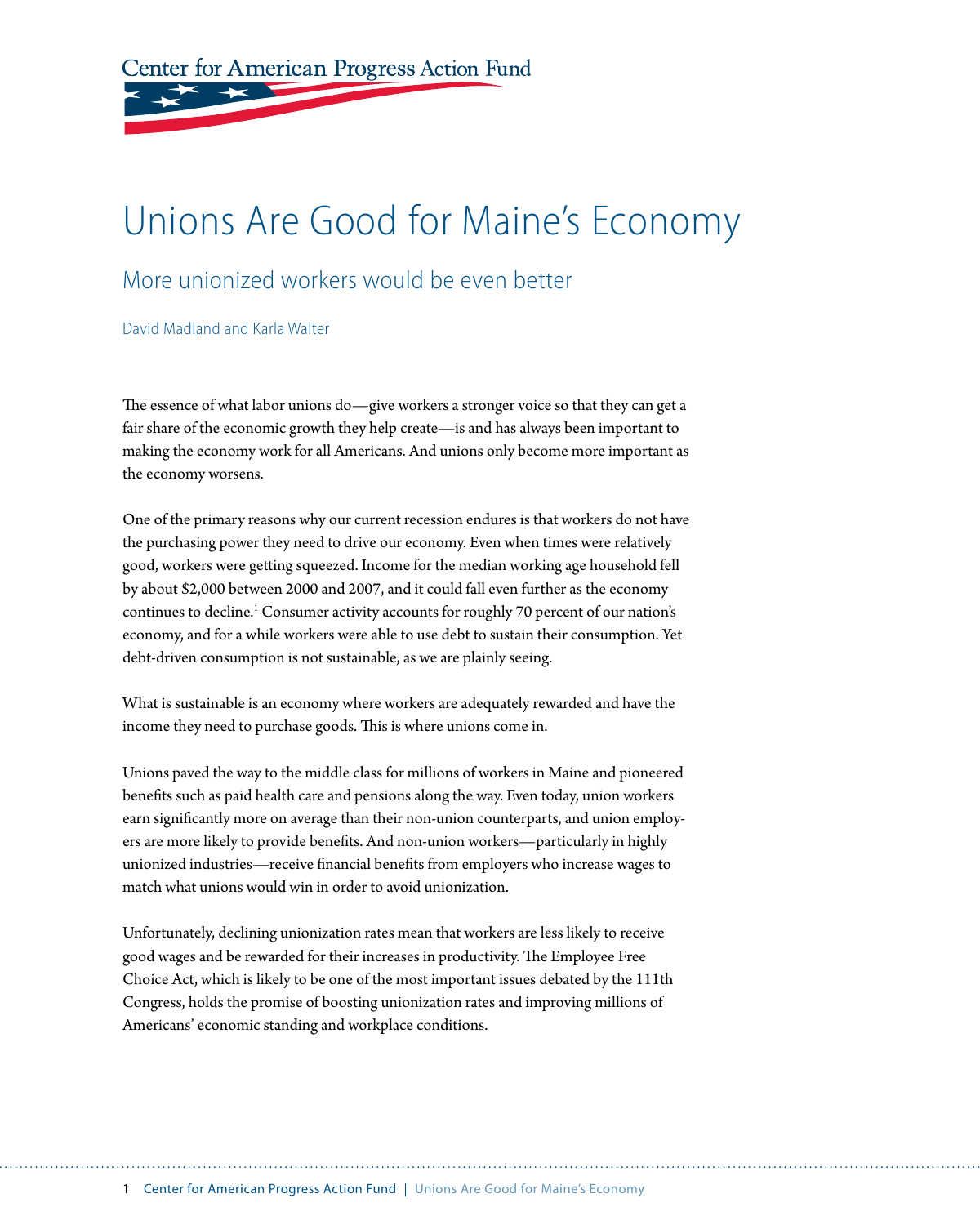#### Unions help workers achieve higher wages

Union members in Maine and across the country earn significantly more than non-union workers. Over the four-year period between 2004 and 2007, unionized workers' wages in Maine were on average 8.6 percent higher than non-union workers with similar characteristics.<sup>2</sup> That means that, all else equal, Maine workers that join a union will earn 8.6 percent more—or \$1.54 more per hour in 2008 dollars—than their otherwise identical non-union counterparts.3

Yet union coverage rates have been declining for several decades. In 1983, the first year for which state level unionization data is available, 24.0 percent of workers in Maine were either members of a union or represented by a union at their workplace.<sup>4</sup> By 2008, that portion declined to 14.7 percent.<sup>5</sup>

### Workers' wage growth lags as American productivity increases

Workers helped the economy grow during this time period by becoming ever more productive, but they received only a small share of the new wealth they helped create. Throughout the middle part of the 20th century—a period when unions were stronger— American workers generated economic growth by increasing their productivity, and they were rewarded with higher wages.<sup>6</sup> But this link between greater productivity and higher wages has broken down.

Prior to the 1980s, productivity gains and workers' wages moved in tandem: as workers produced more per hour, they saw a commensurate increase in their earnings. Yet wages and productivity growth have decoupled since the late 1970s. Looking from 1980 to 2008, nationwide worker productivity grew by 75.0 percent, while workers' inflation-adjusted average wages in Maine increased by only 35.1 percent, which means that workers were compensated for only 46.7 percent of their productivity gains.<sup>7</sup> Since 2000, Maine workers were only compensated with increased wages for 37.6 percent of their gains in productivity.8

The cost of benefits—especially health insurance—has increased over time and now accounts for a greater share of total compensation than in the past, but this increase is nowhere near enough to account for the discrepancy between wage and productivity growth.<sup>9</sup> For example, according to analysis by the Center for Economic and Policy Research, between 1973 and 2006 the share of labor compensation in the form of benefits rose from 12.6 percent to 19.5 percent.<sup>10</sup>

If Maine's workers were rewarded for 100 percent of their increases in labor productivity between 1980 and 2008—as they were during the middle part of the 20th century average wages would be \$23.27 per hour—29.6 percent higher than the average real wage in 2008.11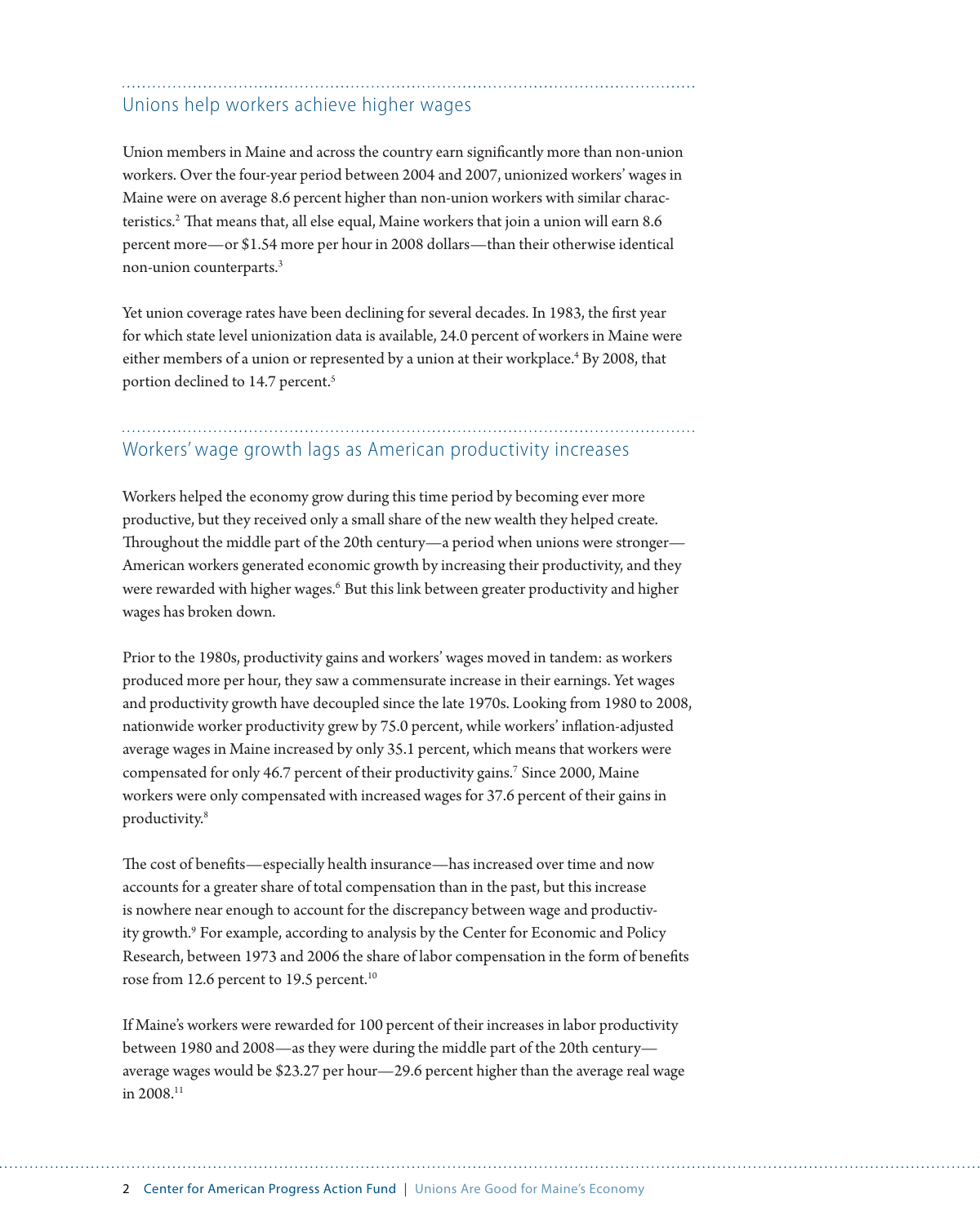### Unionization rewards workers for productivity growth

Slow wage growth has squeezed the middle class and contributed to rising inequality.<sup>12</sup> But increasing union coverage rates could likely reverse these trends as more Americans would benefit from the union wage premium and receive higher wages. If unionization rates were the same now as they were in 1983 and the current union wage premium remained constant, new union workers in Maine would earn an estimated \$144 million more in wages and salaries per year.<sup>13</sup> If union coverage rates increased by just 5 percentage points over current levels, Maine's newly unionized workers would earn an estimated \$77 million more in wages and salaries per year.<sup>14</sup> Non-union workers would also benefit as employers would likely raise wages to match what unions would win in order to avoid unionization.15

## Increased unionization would boost Maine's annual state wages

Union employers are also significantly more likely to provide benefits to their employees. Union workers nationwide are 28.2 percent more likely to be covered by employer-provided health insurance and 53.9 percent more likely to have employer-provided pensions compared to workers with similar characteristics who were not in unions.<sup>16</sup>

#### Conclusion

Nearly three out of five survey respondents from a Peter Hart Research Associates poll report that they would join a union if they could, but workers attempting to unionize currently face a hostile legal environment and are commonly intimidated by aggressive anti-union employers.17 The Employee Free Choice Act would help workers who want to join a union do so by ensuring fairness in the union selection process with three main provisions: workers would have a fair and direct path to join unions through a simple majority sign-up; employers who break the rules governing the unionization process would face stiffer penalties; and a first contract mediation and arbitration process would be introduced to thwart bad-faith bargaining.

Passing the Employee Free Choice Act and making it harder for management to threaten workers seeking to unionize would be good for Maine's workers. It would help boost workers' wages and benefits. And putting more money in workers' pockets would provide a needed boost for Maine's economy. Increasing unionization is a good way to get out of our current economic troubles.

*The Center for American Progress Action Fund would like to thank the Center for Economic and Policy Research for providing the state-by-state analysis of the union wage premium.* 

#### **Annual state wages increase if unionization increased in Maine**

Wages earned statewide (in \$ billions)



Source: Authors' calculations based on CEPR estimates of the union premium from the Current Population Survey Micro-Data for all wage and salary workers 16 years and older; CAPAF analysis of the Current Population Survey and Current Employment Statistics Survey (National); and unionized workforce data from Barry T. Hirsch and David A. Macpherson, "Union Membership and Coverage Database from the Current Population Survey," available at http:// ww.unionstats.com (last accessed December 2008). Note: Total wages collected includes all hourly wage and salary workers. Total wage data extrapolated from 2008 average state wage for wage and salary workers. The estimated total wages collected if unionization increased to the 1983 level does not include any estimate of the wage benefit to non-union workers. Estimated total wages would be higher if this benefit were included.